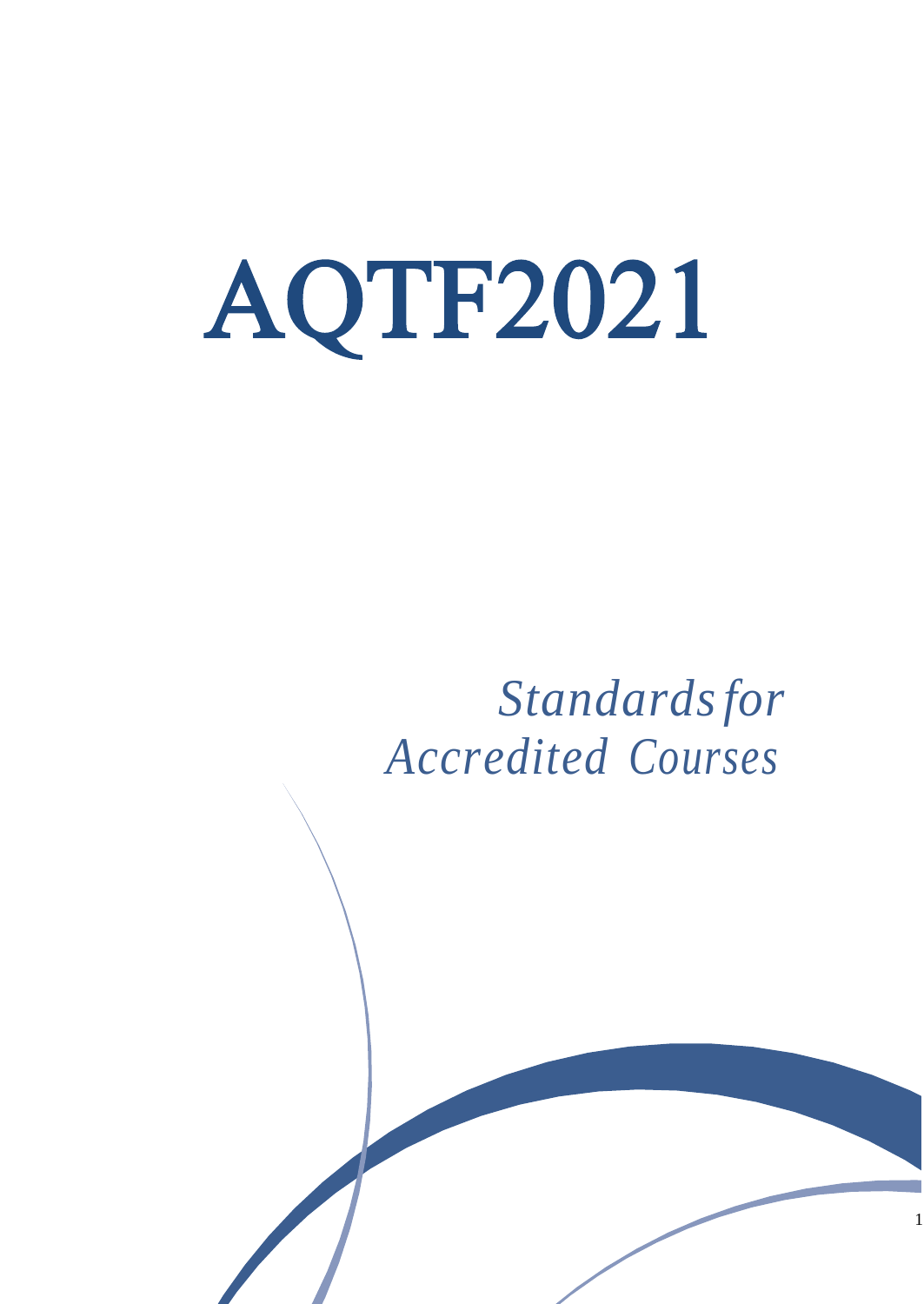© Commonwealth of Australia 2021

This work is copyright. It may be reproduced in whole or in part forstudy or training purposes, subject to the inclusion of an acknowledgement of the source and provided that it is not used for commercial use or sale. All rights are reserved. Reproduction for purposes other than those indicated above requires prior written permission from the Commonwealth.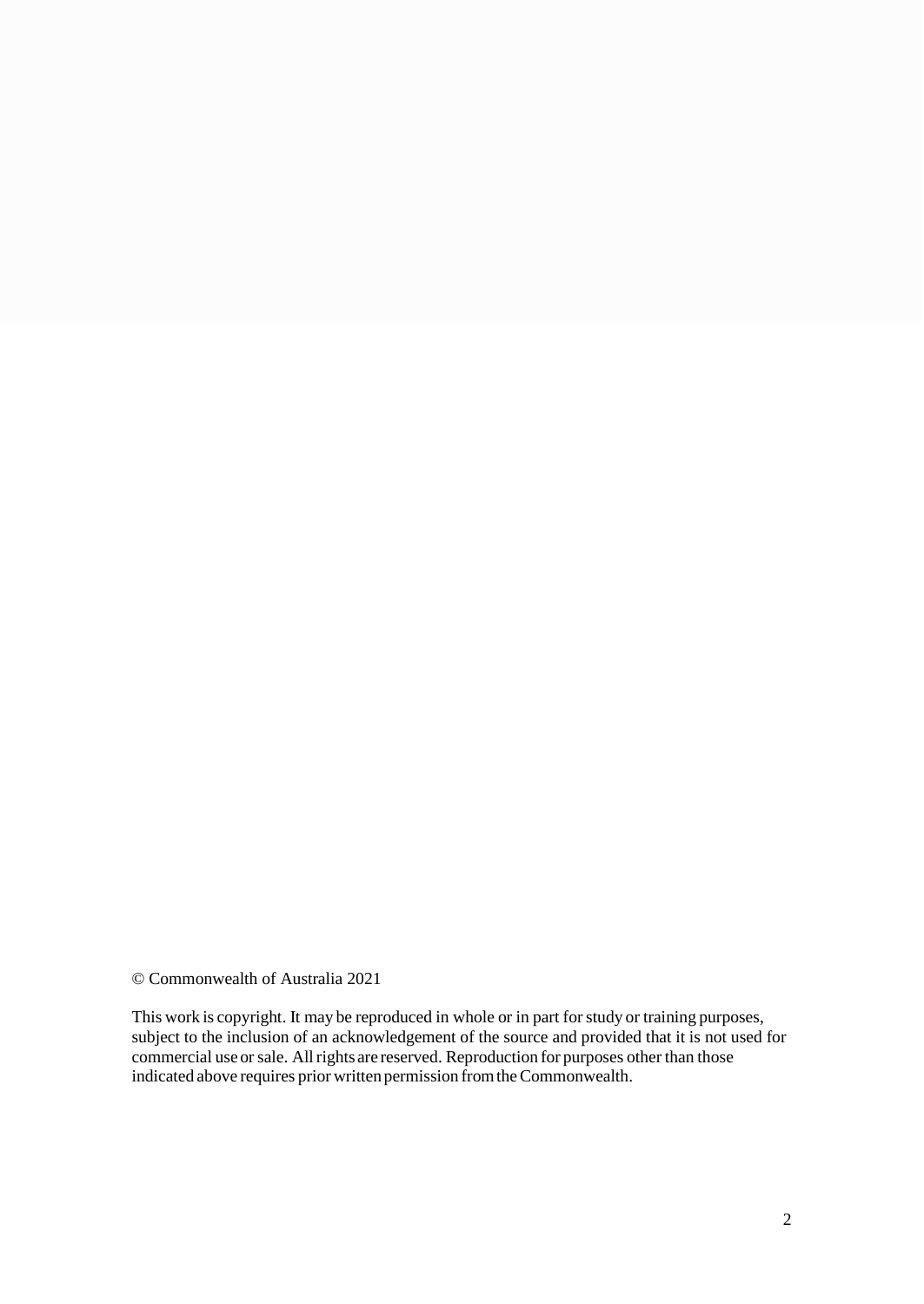## **Contents**

| Part 1 |                             | <b>Preliminary</b>              |   |
|--------|-----------------------------|---------------------------------|---|
|        |                             | Definitions                     | 4 |
| Part 2 |                             | <b>Introduction and purpose</b> |   |
|        | $\mathcal{D}_{\mathcal{L}}$ | Introduction                    | 6 |
|        | 3                           | Purpose of the Standards        | 6 |
| Part 3 |                             | <b>Course design standards</b>  |   |
|        | 4                           | Duplication                     | 7 |
|        | 5                           | Course design standards         | 7 |
|        |                             |                                 |   |

## **Appendix 1** 9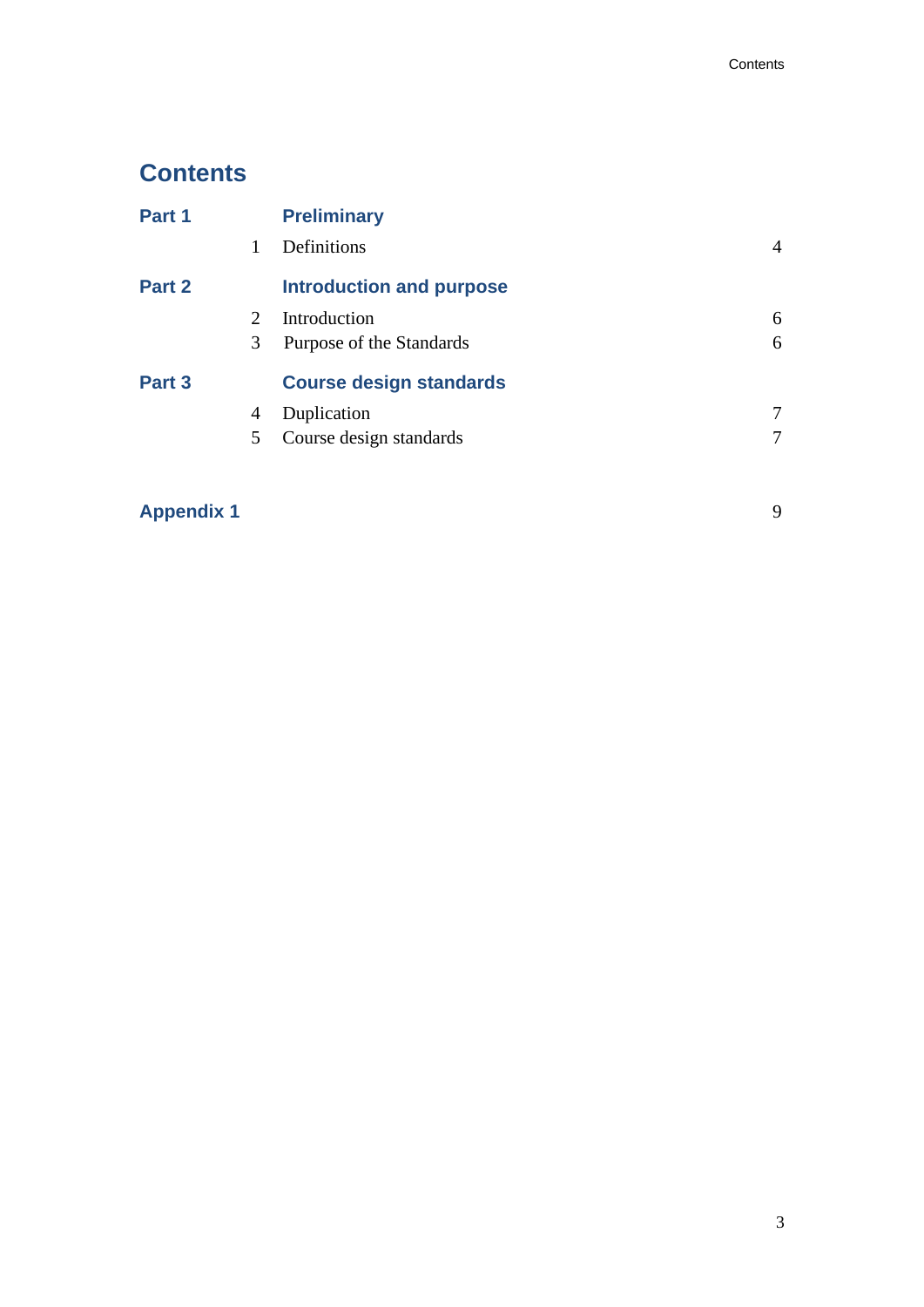## **Part 1 Preliminary**

The AQTF2021 Standards for Accredited Courses replaces the AQTF2007 Standard for Accredited Courses. The replacement of the AQTF2007 Standards does not affect previous decisions by a VET regulator to grant an application for the accreditation of a course or the re-accreditation of a course.

The AQTF2007 Standards are to apply to an application for accreditation, or application for the re-accreditation, made prior to the Council of Australian Governments Skills Council approval of this document.

#### **1 Definitions**

1.1 In this document, unless the contrary intention appears:

*accreditation* means the course is nationally recognised and that an RTO can issue a nationally recognised VET qualification or VET statement of attainment following its full or partial completion. Once a course has been accredited, it is listed on the National Register.

*articulation* means the arrangements that facilitate the movement or progression of learners from one qualification or course to another, or from one education and training sector to another.

*assessment* means the process of collecting evidence and making judgements on whether competency has been achieved, to confirm that an individual can perform to the standard required in the workplace, education or community place as specified in a Training Package or VET accredited course.

*assessment requirements* means the endorsed component of a Training Package, or a component of a VET accredited course. Assessment requirements set out the Performance Evidence, Knowledge Evidence and Assessment Conditions.

*AQF qualification* has the same meaning as in the Australian Qualifications Framework.

*AVETMISS* has the same meaning as in the National VET Data Policy.

*competency* means the consistent application of knowledge and skill to the standard of performance required in the workplace. It embodies the ability to transfer and apply skills and knowledge to new situations and environments.

*credit arrangements* means the arrangements that facilitate the movement or progression of learners from one qualification or course to another through a formal process.

*foundation skills* has the same meaning as in the National Foundation Skills Strategy for Adults.

*industry* means the bodies that have a stake in the development of courses and the training and assessment services provided by Registered Training Organisations (RTOs). These can include, but are not limited to: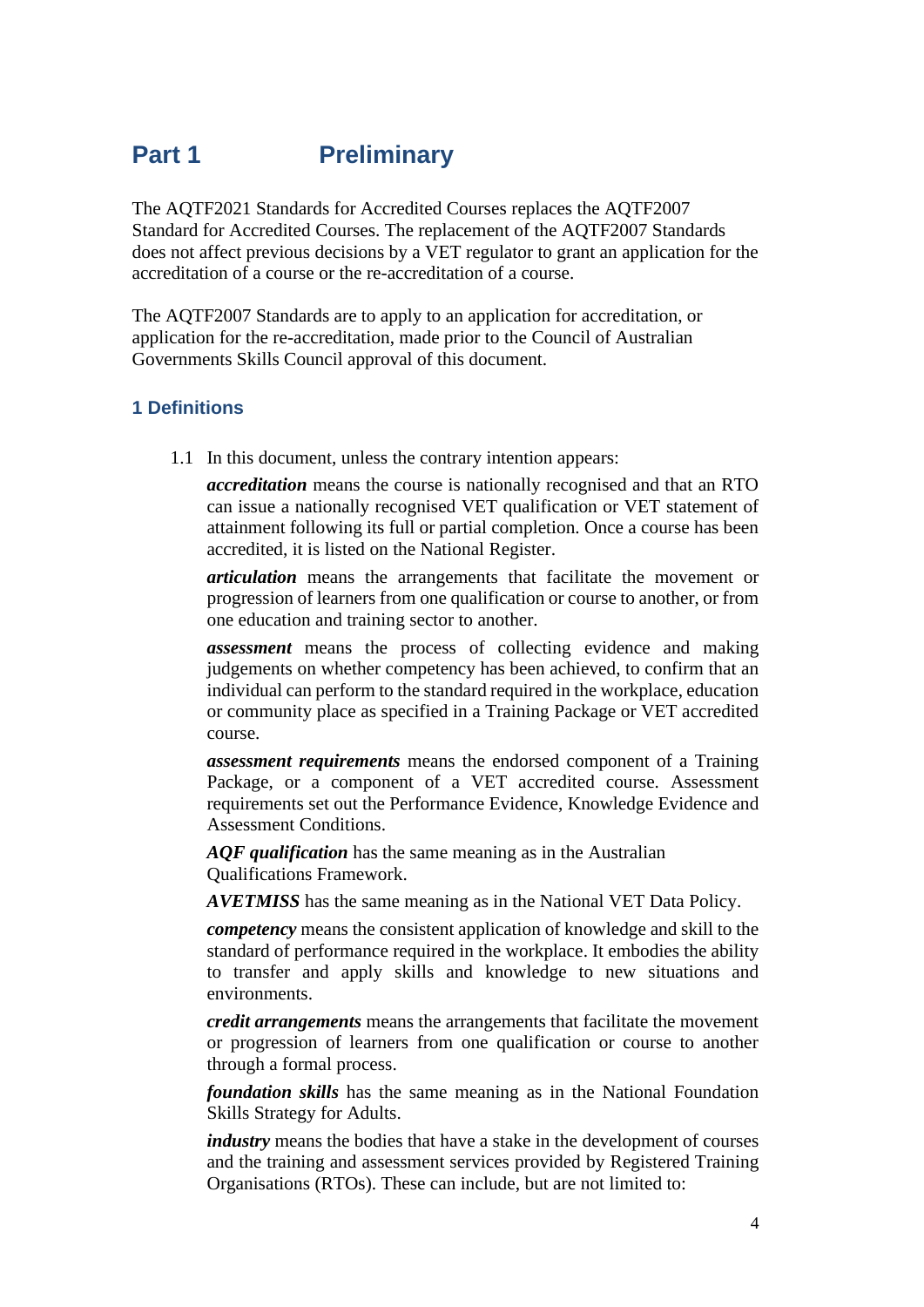- 1. enterprise or industry clients, such as employers;
- 2. group training organisations;
- 3. industry organisations;
- 4. industry regulators;
- 5. professional associations;
- 6. Skills Service Organisations or their successor;
- 7. Industry Reference Committees or their successors;
- 8. industry training advisory bodies; and
- 9. unions.

*industry regulator* means a body or organisation responsible for the regulation of, or licensing arrangements within, a specific industry or occupation.

*module* relates to a specific area of learning at a given level of knowledge or skills performance, and is made up of a number of learning outcomes and assessment criteria. It directly aligns to the stated educational, community or legislative outcomes of its course. Modules do not have direct industry, occupational or vocational outcomes as these are reflected in units of competency.

*National Foundation Skills Strategy for Adults* means the document of that name, endorsed by the former Standing Council for Tertiary Education Skills and Employment, as amended from time to time.

*National Register means the national register on vocational education and training in Australia. It is the authoritative source of nationally recognised training and registered training organisations who have the approved scope to deliver nationally recognised training.*

*National VET Data Policy* means the document by that name, endorsed by the Council of Australian Governments Skills Council, or their successor.

*pathways* allow students to move between qualification levels with full or partial recognition for the qualifications and/or learning outcomes they have attained.

*Recognition of Prior Learning* means an assessment process that assesses the competency/s of an individual that may have been acquired through formal, non-formal and informal learning to determine the extent to which that individual meets the requirements specified in the training package or VET accredited course.

*RTO* means registered training organisation.

*RTO Standards* means the applicable standards applied by the VET Regulator.

*Skills Service Organisation (SSO)* or their successor, means an organisation by that title funded by the Commonwealth to support Industry Reference Committees in their role.

*Training Package* specifies the knowledge and skills required by individuals to perform effectively in the workplace, which are expressed in units of competency. Training packages detail how units of competency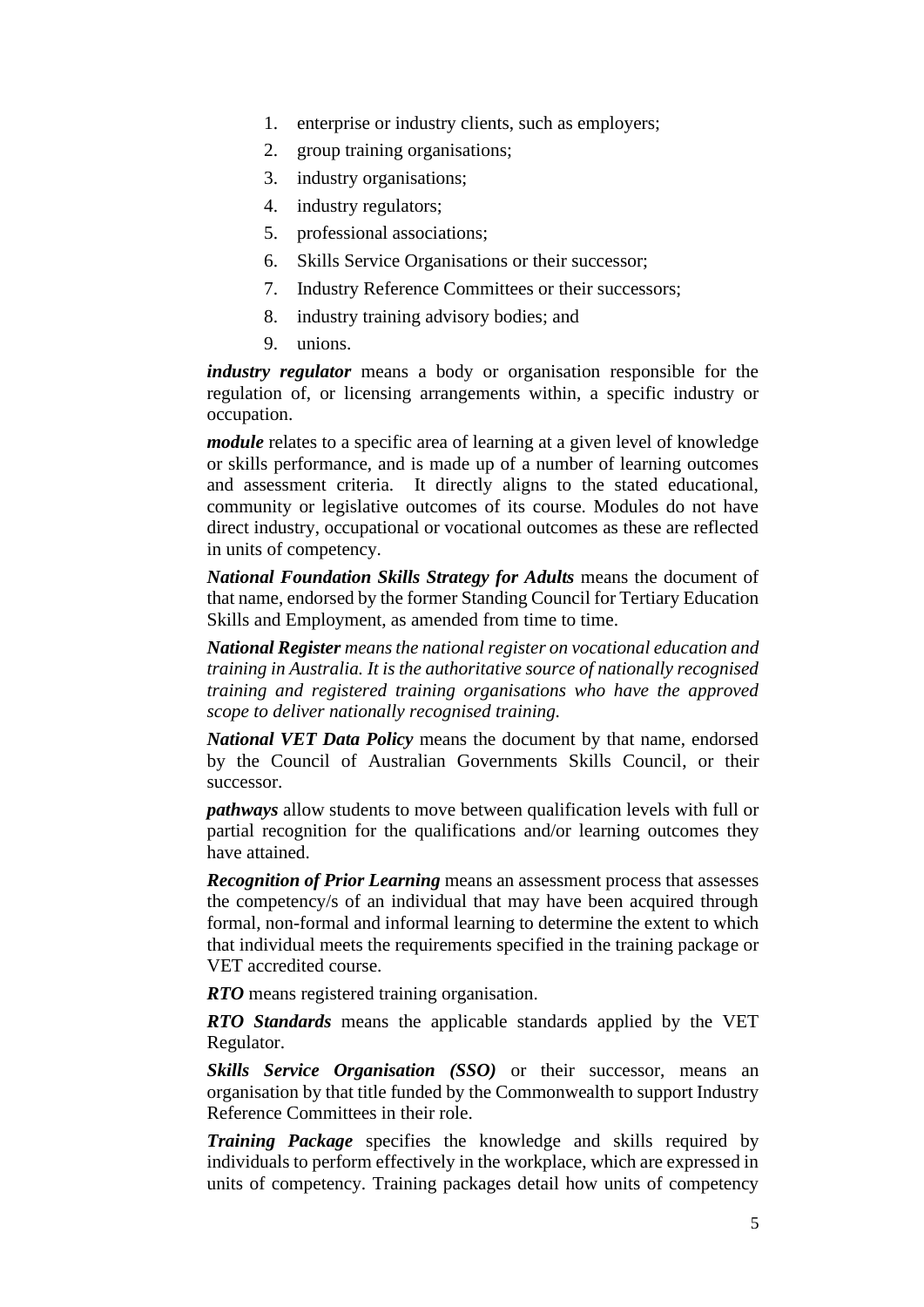are packaged into nationally recognised and portable qualifications that comply with the Australian Qualifications Framework (AQF).

*units of competency* means the specification of the standards of performance required in the workplace as defined in a VET accredited course or Training Package.

*VET Regulator* means:

a) the National VET Regulator; and

b) a body of a non-referring State that is responsible for the kinds of matters dealt with under the VET legislation for that State.

*vocational competency* means industry knowledge and experience, at least at the level being delivered and assessed. A person who has vocational competency will be familiar with the content of the vocation and will have current and direct relevant experience in the industry.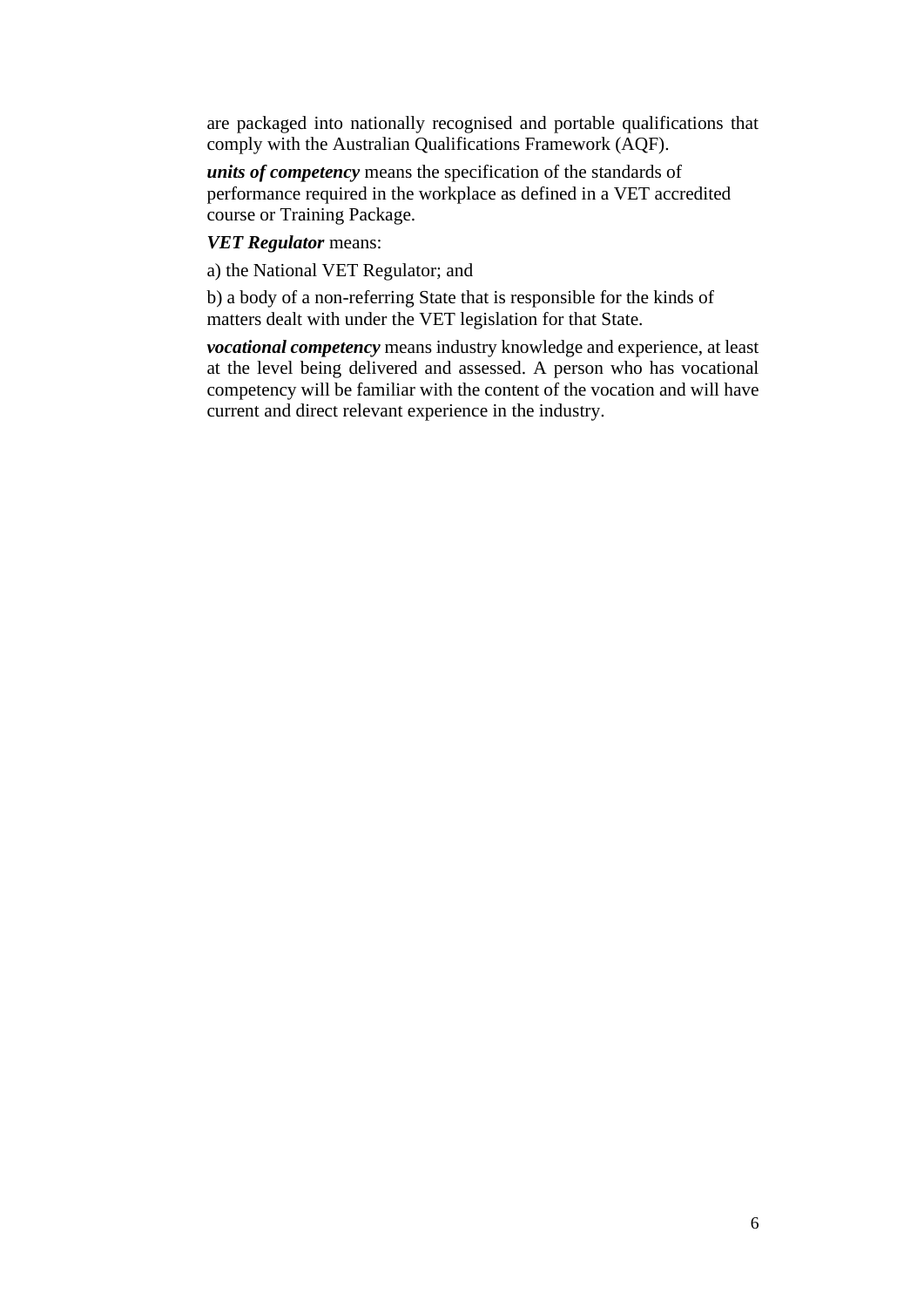## **Part 2 Introduction and purpose**

#### **2 Introduction**

VET accredited courses are designed to address skill requirements for industry, education, legislative, enterprise or community needs, where these are not covered in nationally endorsed Training Packages. VET accredited courses also have the capacity to address changes in skill needs, and the needs of emerging industries, in a responsive manner. A collaborative approach between national bodies with responsibility for the development and endorsement of Training Packages and VET Regulators provides an effective and timely response to the changing needs of industry.

Accreditation means the formal recognition of a course by the VET Regulator.

#### **3 Purpose of the Standards**

The AQTF2021 Standards for Accredited Courses apply to the course design for accredited courses.

Accreditation of a course is confirmation by the VET Regulator that the course meets the AQTF2021 Standards for Accredited Courses and the Australian Qualifications Framework. In deciding whether to accredit the course, the VET Regulator must consider whether the course:

- meets industry, education, legislative, enterprise or community needs;
- provides appropriate competency outcomes and a satisfactory basis for assessment;
- meets national quality assurance requirements; and
- is aligned to the appropriate level of the Australian Qualifications Framework where it leads to a VET qualification.

Accreditation means the course is nationally recognised and that an RTO can issue a nationally recognised VET qualification or VET statement of attainment following its full or partial completion. Once a course has been accredited, it is listed on the National Register.

A national template for course accreditation is at Appendix 1 to these standards. The template provides the basis for the development of strategies for training and assessment by each RTO and describes essential course information including the packaging rules, outcomes to be achieved, standards for assessment and required resources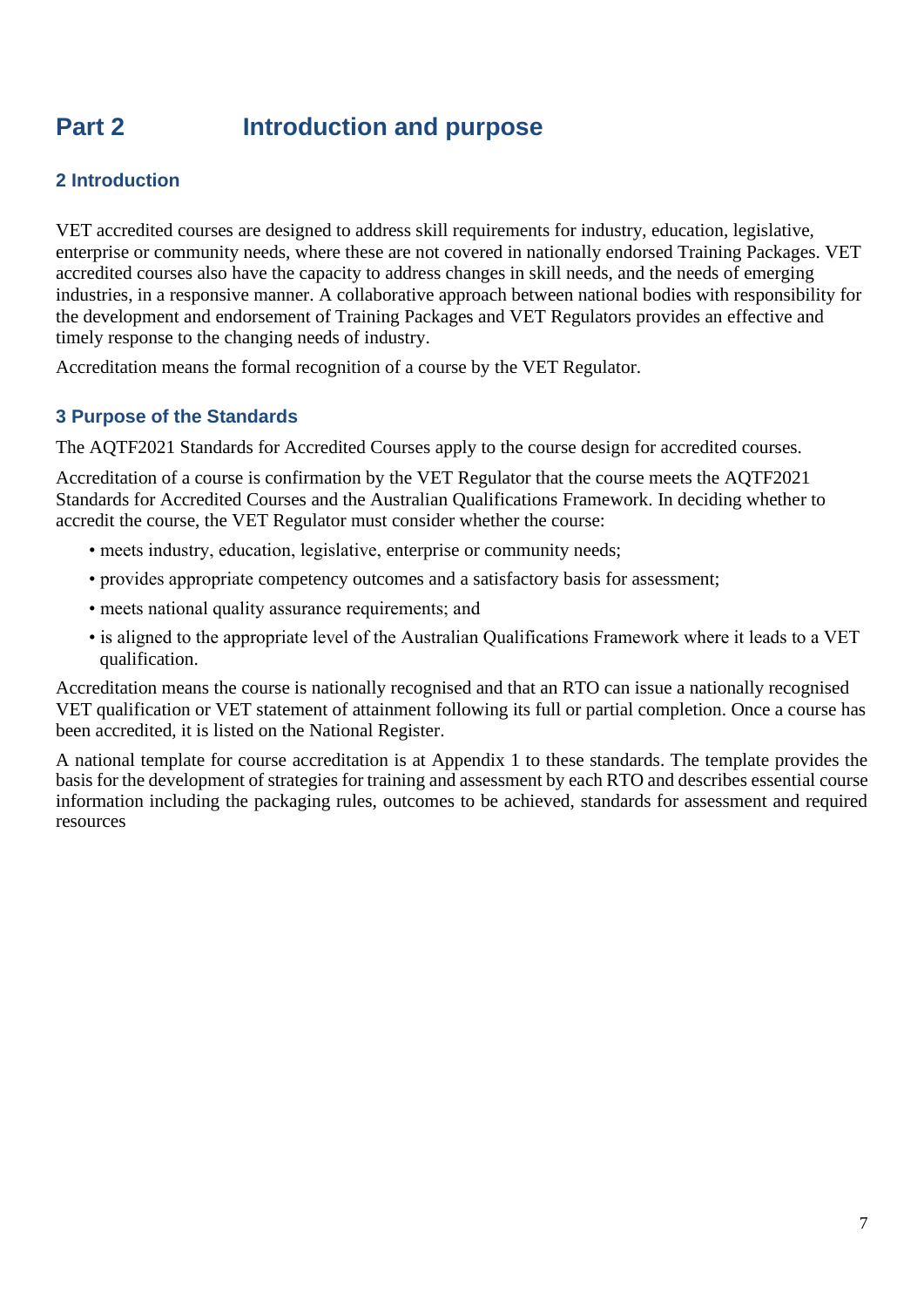## **Part 3 Course standards**

In deciding to grant an application for the accreditation of a course, the VET Regulator **must** consider whether the course meets the following course design standards.

In deciding the application, the applicant **must** give the VET Regulator any further information required to investigate the course, or part of the course, if requested.

The VET Regulator may cancel the accreditation of a VET accredited course if the course ceases to meet these standards.

#### **4 Duplication**

4.1 The course must not duplicate, by title or coverage, the outcomes of an endorsed Training Package qualification or skill set or accredited course.

#### **5 Course standards**

- 5.1 VET accredited courses are based on an established industry, education, legislative, enterprise or community need.
- 5.2 VET accredited courses are based on nationally endorsed units of competency where these are available and where these are not available the course is based on:
	- (a) units of competency developed as part of the course in accordance with the unit of competency template; or
	- (b) where 5.4 applies modules.

These units of competency or modules are developed in consultation with, and validated by, industry, enterprise community and/or professional groups and documented in accordance with these standards.

- 5.3 VET accredited courses include skills and knowledge components, expressed as:
	- (a) units of competency; or
	- (b) where 5.4 applies modules.
- 5.4 VET accredited courses may only include modules in exceptional circumstances where the legal entity or individual who owns copyright of the course establishes a case, to the satisfaction of the VET Regulator, that explains the need for the module and why it is not possible to develop a unit of competency prior to commencing course development.
- 5.5 VET accredited courses either lead to a:
	- (a) VET qualification and have course outcomes that are consistent with the AQF qualification descriptor identified for the course; or
	- (b) VET statement of attainment when course outcomes meet an identified industry, education, legislative, enterprise or community need but do not have the breadth and depth required for a VET qualification as stated in the Australian Qualifications Framework. The course title will read 'Course in...'.
- 5.6 VET accredited courses identify foundation skills relevant to the course outcomes.
- 5.7 VET accredited courses confirm recognition to be given to the course by licensing, regulatory, professional or industry bodies where applicable.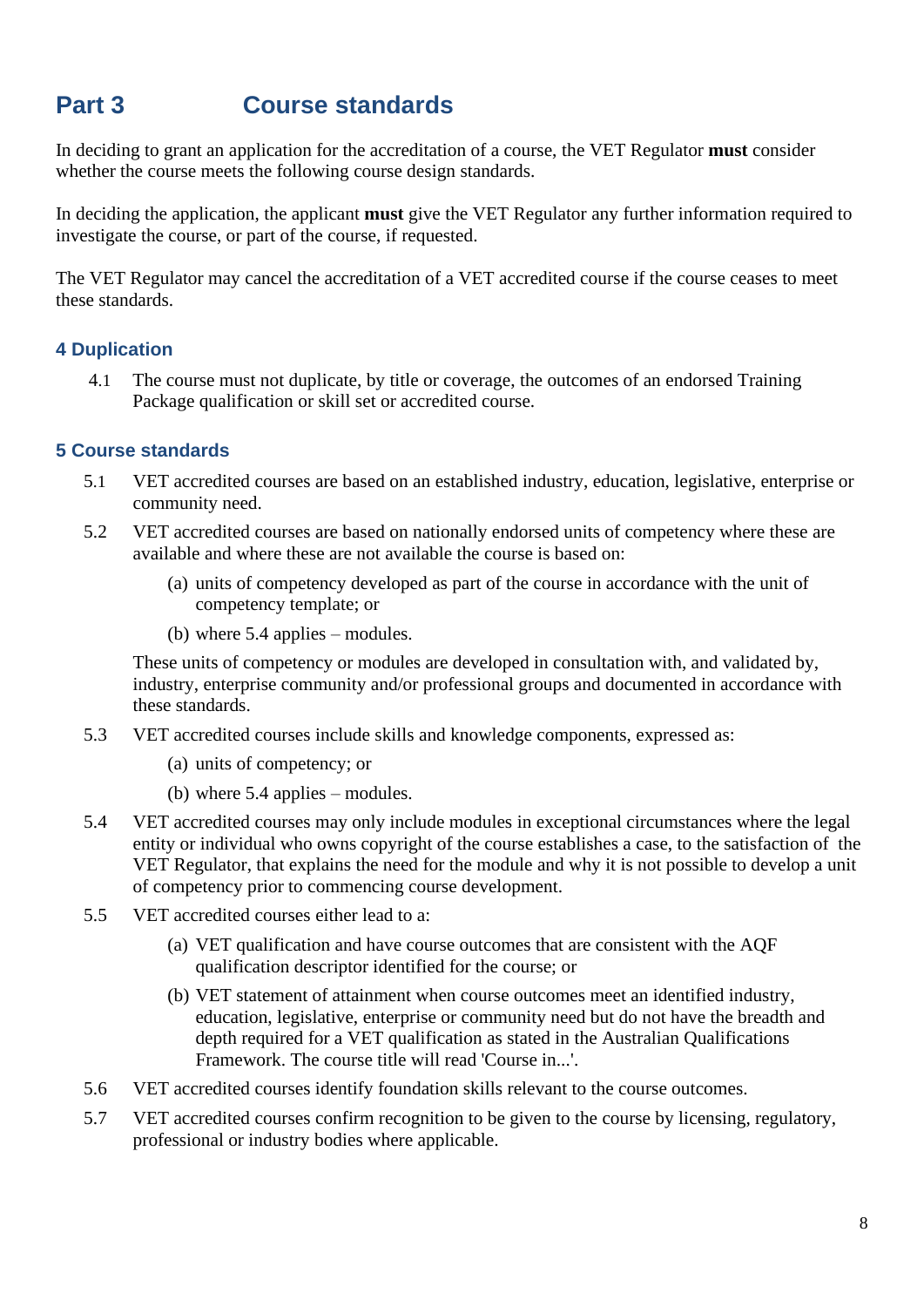- 5.8 VET accredited courses specify rules for the structure of the course.
- 5.9 VET accredited courses identify exit points from the course which provide for vocational or educational outcomes where applicable.
- 5.10 VET accredited courses provide information on educational pathways and articulation where applicable.
- 5.11 VET accredited courses specify any entry requirements to the course and justify any explicit limitations to access.
- 5.12 VET accredited courses specify course assessment strategies, which:
	- (a) are valid, reliable, flexible and fair;
	- (b) provide for the collection of evidence of competency that is sufficient, valid, authentic and current;
	- (c) are consistent with the assessment requirements in the relevant Training Package(s) where nationally endorsed units of competency are used;
	- (d) are consistent with the assessment requirement in the relevant accredited course where units from an accredited course are used;
	- (e) ensure that workplace and regulatory requirements, where relevant, are met; and
	- (f) identify and justify any requirements for workplace and/or simulated assessment.
- 5.13 VET accredited courses provide guidance on appropriate delivery modes, together with advice on limitations on course delivery modes and any requirements for work placements or on-the-job training.
- 5.14 VET accredited courses specify facilities and resources and the vocational competency requirements of trainers and assessors essential for the delivery of the course. Vocational competency must be considered on an industry-by-industry basis and with reference to the assessment requirements of the VET accredited course and assessment conditions of units of competency.
- 5.15 VET accredited courses incorporate and identify course monitoring and evaluation processes which ensure that:
	- (a) the course content and outcomes are reviewed and remain current and relevant throughout the period of accreditation;
	- (b) a VET regulator is informed of any proposed changes to the course (for example, changes to entry requirements, course structure, inclusion of training package units, or changes to core and elective units) and, if required, any relevant material is provided to the VET Regulator to enable it to determine whether the course remains current and continues to comply with these standards throughout the period of accreditation; and
	- (c) if the course is changed as a result of course monitoring and evaluation, any RTO that has been licensed or franchised to deliver the course is advised of the changes by the copyright owner.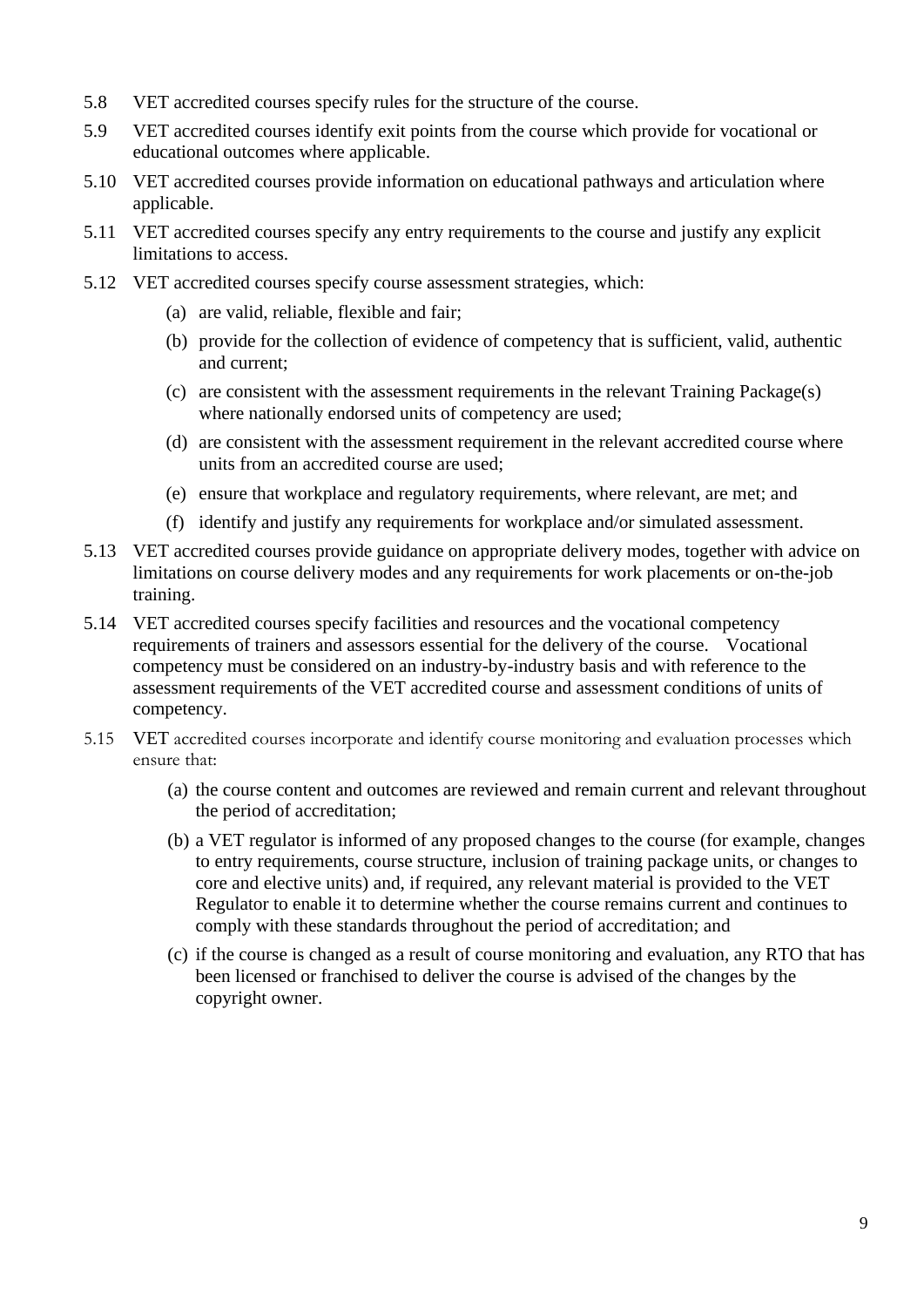#### **Template for course documentation for accreditation**

The national template is mandatory and is designed to assist in development of courses for accreditation and re-accreditation under the Act that lead to an Australian Qualifications Framework qualification or to a VET statement of attainment. The template is divided into three sections (A, B and C) which together form the course document.

The course document (Sections A, B and C) is the specification for the VET accredited course. It provides the basis for the development of strategies for training and assessment by each RTO and describes essential course information.

- Section A provides information about persons in respect of whom a course is to be accredited and course classification code
- Section B contains details of industry, education, legislative, enterprise or community needs, and the rules under which the course may be accessed, delivered and assessed
- Section C includes the units of competency or modules that are contained in the course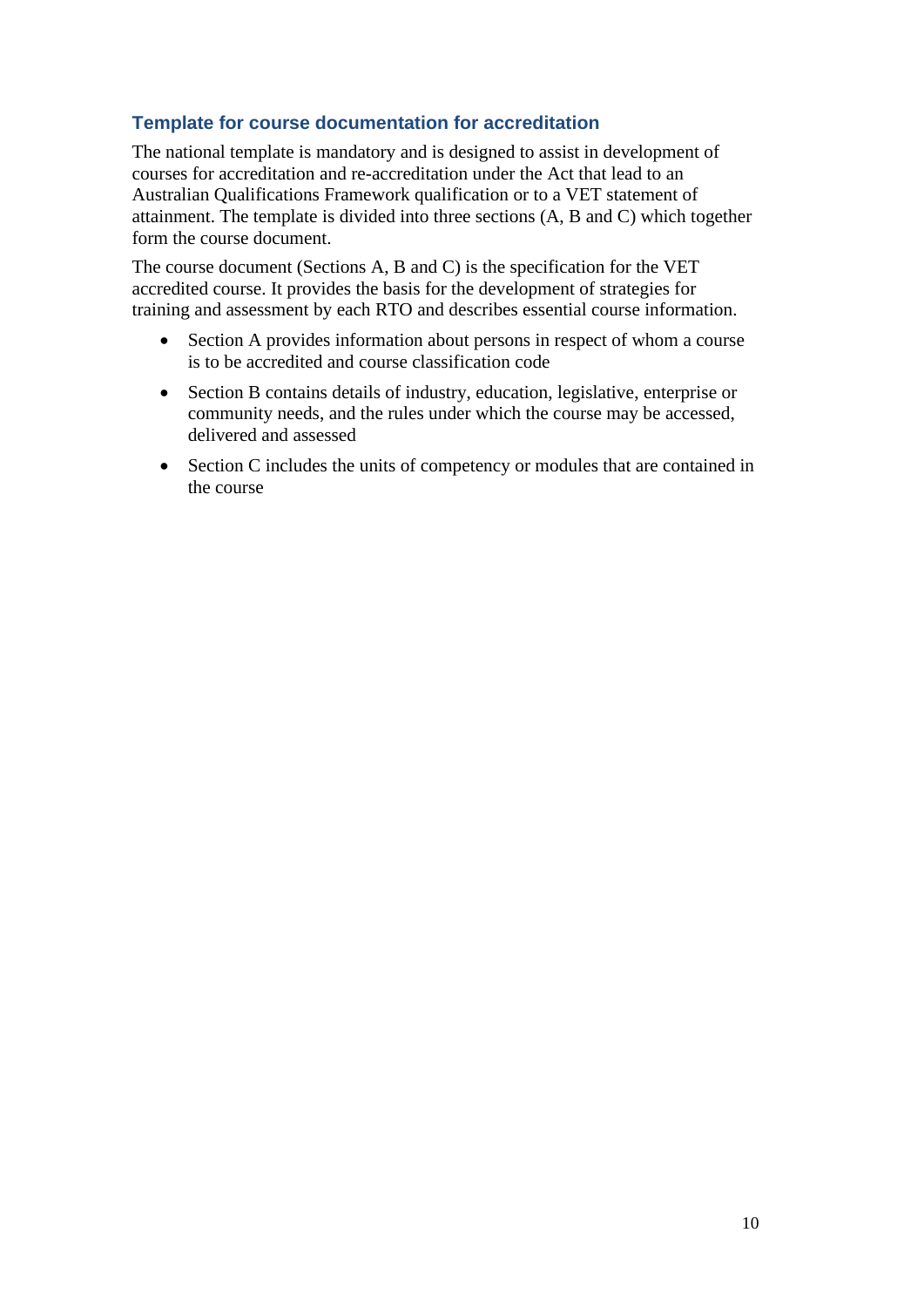## **Section A: Applicant and course classification information**

| 1. Person in respect of<br>whom the course is<br>being accredited | Provide the name of the legal entity or individual who is applying for<br>accreditation of a course as a VET accredited course.<br>Provide both the ongoing organisation contact details and the day to day<br>contact details where these are different. |                                                                         |  |
|-------------------------------------------------------------------|-----------------------------------------------------------------------------------------------------------------------------------------------------------------------------------------------------------------------------------------------------------|-------------------------------------------------------------------------|--|
| 2. Address                                                        | Provide the street, postal and email address of the legal entity or<br>individual in respect of whom the course is being accredited.                                                                                                                      |                                                                         |  |
| Type of submission<br>3.                                          | State whether the submission is for accreditation or re-accreditation.<br>If the submission is for re-accreditation please provide the code and title<br>of the existing course.                                                                          |                                                                         |  |
| 4. Copyright<br>acknowledgement                                   | Provide evidence that the applicant for accreditation either owns, or is<br>licensed to exploit the copyright in any units of competency or modules.<br>Include the name of the legal entity or individuals who own the copyright.                        |                                                                         |  |
| 5. Licensing and franchise                                        | Indicate if this course may be used under licence or franchise and if there<br>are relevant state requirements for use by other providers. Provide<br>contact details for these arrangements.                                                             |                                                                         |  |
| 6. Course accrediting body                                        | Provide the name of the VET Regulator.                                                                                                                                                                                                                    |                                                                         |  |
| 7. AVETMISS information                                           | Provide AVETMISS classification codes that describe the industry,<br>occupational group and field of education for which the course is<br>intended.                                                                                                       |                                                                         |  |
|                                                                   | $ANZSCO code - 6 digit$<br>(Australian and New Zealand<br>Standard Classification of<br>$Occupations-occupational type)$                                                                                                                                  | Insert code and<br>description                                          |  |
|                                                                   | <b>ASCED</b> Code - 4 digit<br>(Field of education)                                                                                                                                                                                                       | Insert code and<br>description                                          |  |
|                                                                   | National course code                                                                                                                                                                                                                                      | To be provided by the<br>VET Regulator once the<br>course is accredited |  |
|                                                                   | [Classification codes for AVETMISS data may be found on the NCVER<br>website at www.ncver.edu.au]                                                                                                                                                         |                                                                         |  |
| 8. Period of accreditation                                        | Accreditation dates will be confirmed by the VET Regulator once the<br>course is accredited.                                                                                                                                                              |                                                                         |  |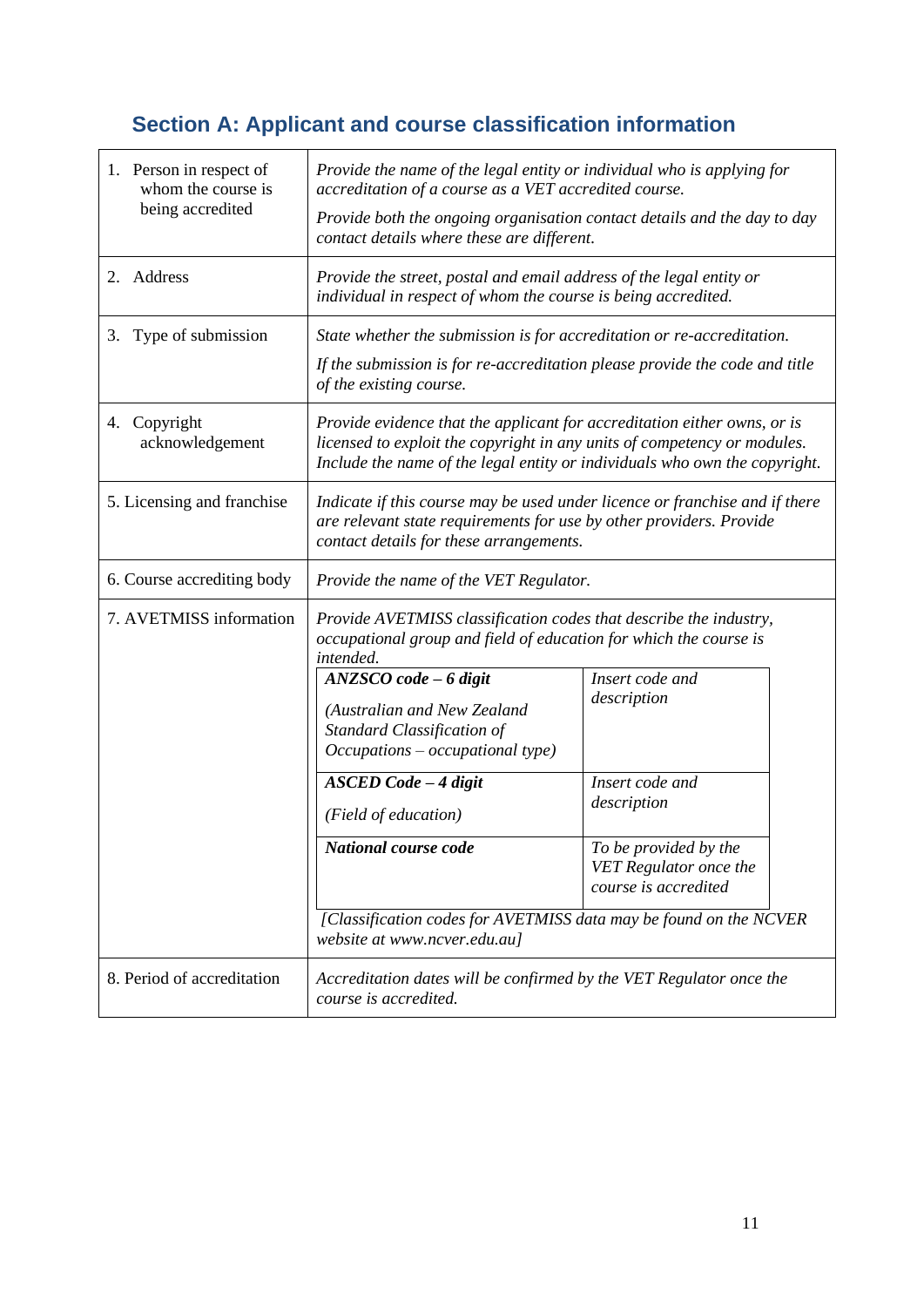## **Section B: Course information**

| 1. Nomenclature                                        |                                                                                                                                                                               |
|--------------------------------------------------------|-------------------------------------------------------------------------------------------------------------------------------------------------------------------------------|
| 1.1 Name of the qualification                          | <b>Standard 4.1 for Accredited Courses</b>                                                                                                                                    |
|                                                        | State the name of the qualification or Course in.                                                                                                                             |
|                                                        | The name of the qualification or Course in, must not duplicate the<br>name of a Training Package qualification or skill set.                                                  |
|                                                        | It must comply with the length specified in AVETMISS (no more<br>than 100 characters, including spaces).                                                                      |
| 1.2 Nominal duration of the                            | <b>Standard 5.8 for Accredited Courses</b>                                                                                                                                    |
| course                                                 | State the nominal duration of the course in hours.                                                                                                                            |
| Vocational or educational outcomes of the course<br>2. |                                                                                                                                                                               |
| 2.1 Outcome(s) of the course                           | <b>Standard 5.1 for Accredited Courses</b>                                                                                                                                    |
|                                                        | State the intended outcome(s) of the course                                                                                                                                   |
| 2.2 Course description                                 | <b>Standard 5.1 for Accredited Courses</b>                                                                                                                                    |
|                                                        | Provide a short description outlining the course. This description<br>will be published on the National Register of VET (training.gov.au)                                     |
| Development of the course<br>3.                        |                                                                                                                                                                               |
| 3.1 Industry, education,                               | Standards 4.1, 5.1, 5.2, 5.3, and 5.4 for Accredited Courses                                                                                                                  |
| legislative, enterprise or<br>community needs          | Provide evidence of industry, education, legislative, enterprise or<br>community need and support for the course.                                                             |
|                                                        | Describe the consultation and validation process.                                                                                                                             |
|                                                        | Identify the major client and/or industry groups.                                                                                                                             |
|                                                        | Confirm the proposed course does not duplicate a qualification or<br>skill set.                                                                                               |
| 3.2 Review for re-accreditation                        | Standards 5.1, 5.2, 5.3, and 5.4 for Accredited Courses                                                                                                                       |
|                                                        | If applying for re-accreditation, provide details of how monitoring<br>and evaluation have been taken into account in the revised course.                                     |
|                                                        | Include a table that clearly maps the existing course structure<br>against the new course structure                                                                           |
|                                                        | Include a statement that clearly states whether the course replaces<br>the previous accredited course and state whether it is equivalent or<br>not equivalent to that course. |
| <b>Course outcomes</b><br>4.                           |                                                                                                                                                                               |
| 4.1 Qualification level                                | <b>Standard 5.5 for Accredited Courses</b>                                                                                                                                    |
|                                                        | Describe how the intended course outcomes are consistent with the<br>AQF level in the context of the proposed level for the course                                            |
| 4.2 Foundation skills                                  | <b>Standard 5.6 for Accredited Courses</b>                                                                                                                                    |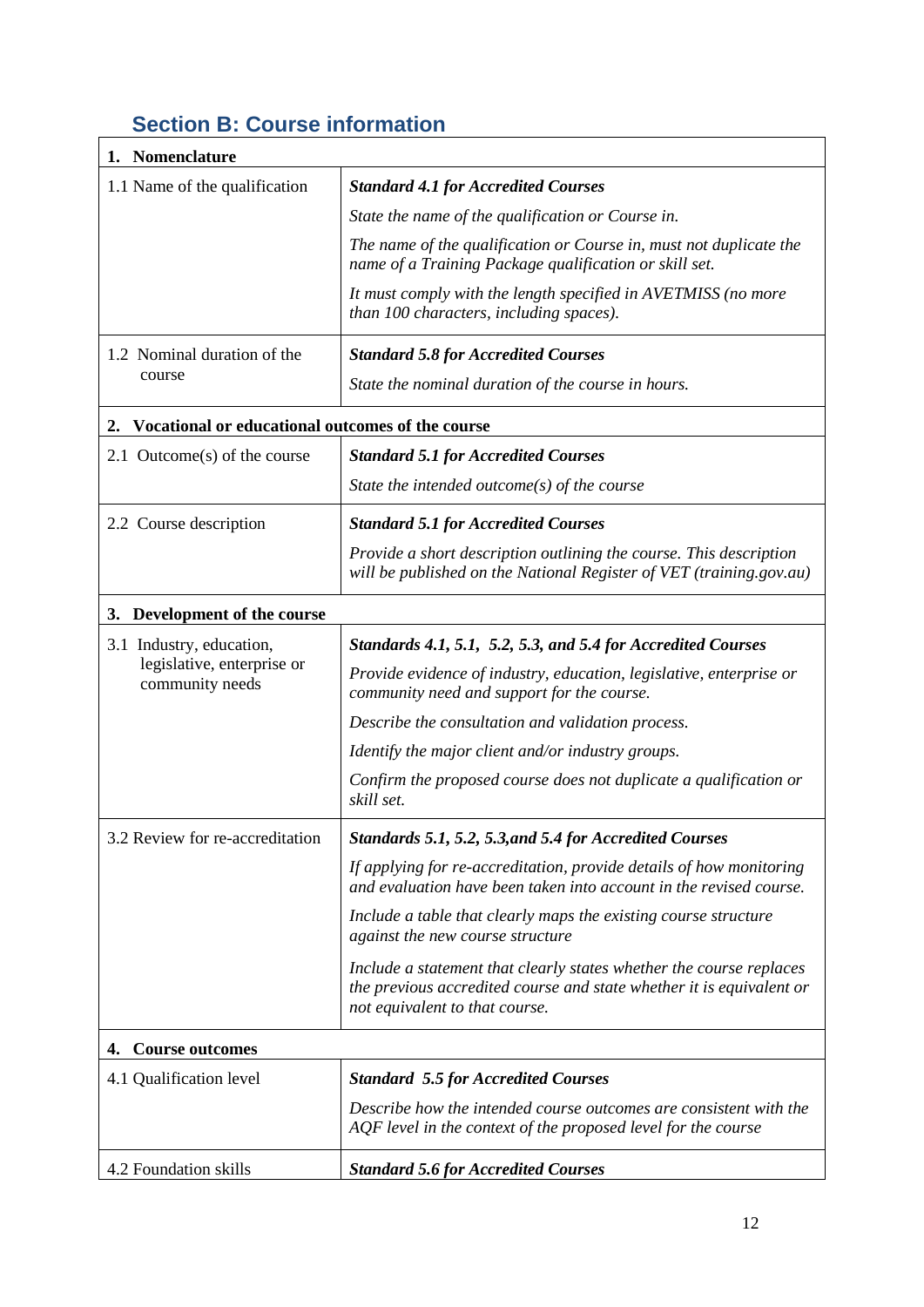|                                 | Provide a summary of the foundation skills to be achieved in the<br>course.                                                                                                         |
|---------------------------------|-------------------------------------------------------------------------------------------------------------------------------------------------------------------------------------|
|                                 | If the course leads to a VET statement of attainment (e.g. Course<br>in), this is optional.                                                                                         |
| 4.3 Recognition given to the    | <b>Standard 5.7 for Accredited Courses</b>                                                                                                                                          |
| course (if applicable)          | State the recognition given to the course by professional or industry<br>bodies, if applicable, for example by granting membership.                                                 |
| 4.4 Licensing or regulatory     | <b>Standard 5.7 for Accredited Courses</b>                                                                                                                                          |
| requirements<br>(if applicable) | State the extent to which the course satisfies licensing or regulatory<br>requirements, if applicable.                                                                              |
| 5. Course rules                 |                                                                                                                                                                                     |
| 5.1 Course structure            | <b>Standards 5.8 and 5.9 for Accredited Courses</b>                                                                                                                                 |
|                                 | Course structure must be presented in table format or as a<br>combination of text and table, including information on, pre-<br>requisites and nominal hours.                        |
|                                 | 1. Outline the structure of the course and the rules for completion.<br>Course structure will reflect the intended skill and knowledge<br>outcomes of the course and may be:        |
|                                 | core only<br>core and electives<br>core and specialisations<br>core, specialisations and electives<br>electives only                                                                |
|                                 | 2. Any exit points from the course that provide for vocational or<br>educational outcomes should be identified.                                                                     |
|                                 | 3. Include a statement that a VET statement of attainment will be<br>issued for any unit of competency or module completed if the full<br>VET qualification is not completed.       |
|                                 | The structure is accredited in its own right and assigned a National<br>Register course code.                                                                                       |
| 5.2 Entry requirements          | <b>Standard 5.11 for Accredited Courses</b>                                                                                                                                         |
|                                 | 1. Describe entry requirements essential to the course. Wherever<br>possible, these should be expressed in terms of competencies.                                                   |
|                                 | Limitations to entry must be justified.                                                                                                                                             |
|                                 | 2. Guidance on foundation skills, such as language literacy and/or<br>numeracy skills to support participants to achieve competence in<br>the course outcomes may be included here. |
| <b>Assessment</b><br>6.         |                                                                                                                                                                                     |
| 6.1 Assessment strategy         | <b>Standards 5.12 for Accredited Courses</b>                                                                                                                                        |
|                                 | 1. Describe the course assessment strategy in terms of how it                                                                                                                       |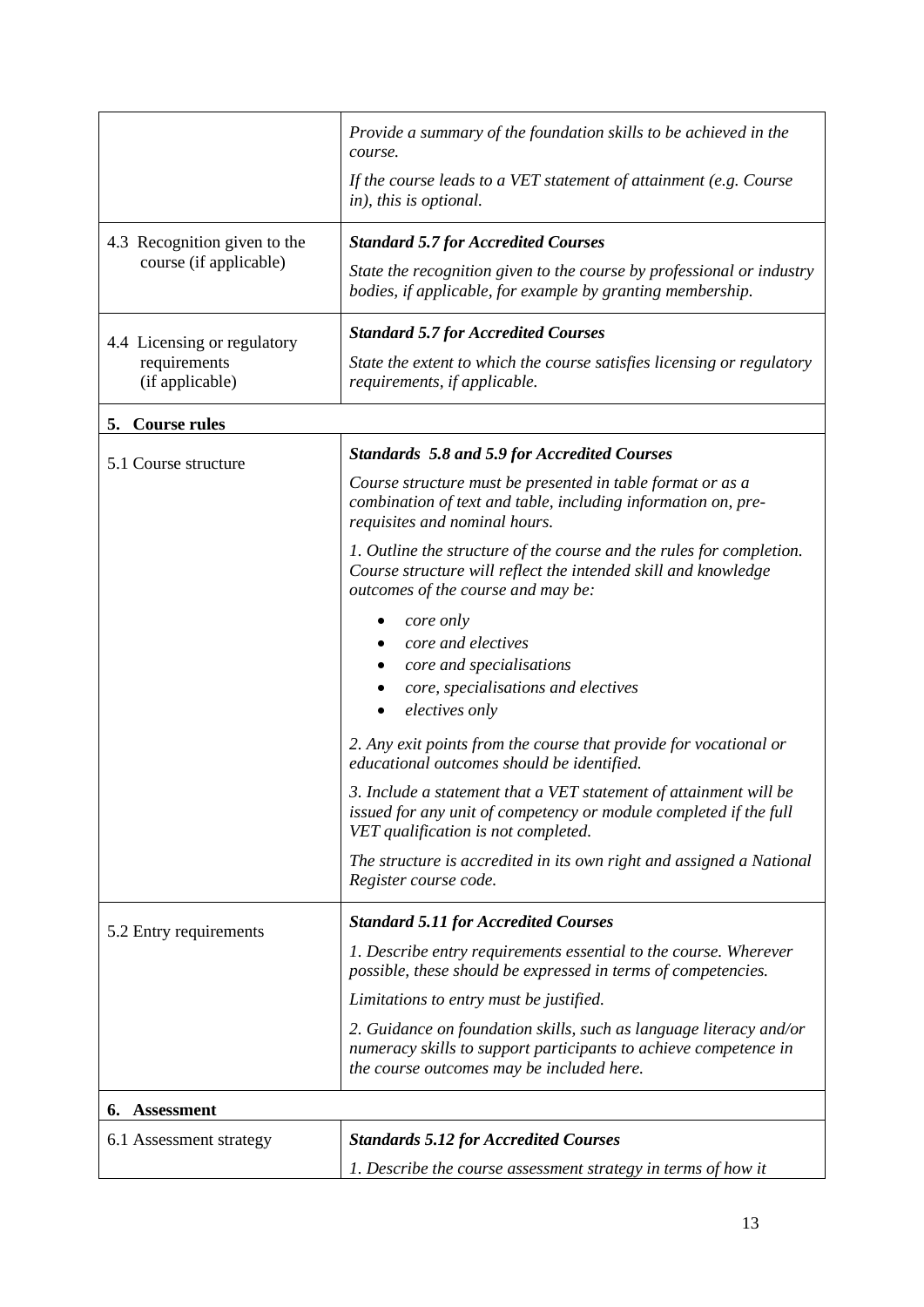|                           | effectively judges participants' achievement of outcomes. The<br>strategy should outline the approach to assessment and evidence<br>gathering to be followed by the RTO, including any mandated and/<br>or recommended modes of assessment. |
|---------------------------|---------------------------------------------------------------------------------------------------------------------------------------------------------------------------------------------------------------------------------------------|
|                           | 2. Describe how assessment of the course will be consistent with the<br>RTO Standards or their successor and identify course assessment<br>strategies which:                                                                                |
|                           | are consistent with the assessment requirement in the<br>٠<br>relevant endorsed or accredited Training Product (s) where<br>units of competency are used;                                                                                   |
|                           | ensure that workplace and regulatory requirements, where<br>relevant, are met, and                                                                                                                                                          |
|                           | justify mandatory workplace assessment, or assessment<br>through simulation if these are to be used and include<br>advice on how they may be achieved.                                                                                      |
| 6.2 Assessor competencies | <b>Standard 5.14 for Accredited Courses</b>                                                                                                                                                                                                 |
|                           | 1. Confirm compliance with the requirements for the competence of<br>staff involved in assessment in the RTO Standards, or their<br>successor and provide guidance on the vocational competency<br>requirements for assessors.              |
|                           | 2. Justify any specialist vocational competency requirements for<br>assessors in addition to the requirements in the RTO Standards, or<br>their successor for the competencies of assessors.                                                |
|                           | 3 Units of competency that have been imported from Training<br>Packages or VET accredited courses must reflect the requirements<br>for trainers specified in that Training Package or accredited<br>course.                                 |
| <b>Delivery</b><br>7.     |                                                                                                                                                                                                                                             |
| 7.1 Delivery modes        | Standards 5.12 and 5.14 for Accredited Courses                                                                                                                                                                                              |
|                           | 1. Identify and justify any delivery modes essential to this course,<br>particularly work placements or on-the-job training.                                                                                                                |
|                           | 2. Identify and justify any limitations to the delivery modes that may<br>be chosen for this course.                                                                                                                                        |
|                           | 3. Identify any educational support mechanisms for maximising<br>participants' completion of the course.                                                                                                                                    |
|                           | 4. Indicate how the course may be varied to reflect the needs of<br>learner groups through the contextualisation of unit content or<br>delivery.                                                                                            |
| 7.2 Resources             | <b>Standard 5.14 for Accredited Courses</b>                                                                                                                                                                                                 |
|                           | 1. Provide details of any specialised facilities and equipment<br>essential for the delivery of the course.                                                                                                                                 |
|                           | 2. Provide advice on the vocational competency requirements for<br>trainers. Any requirements above the requirements of the RTO<br>Standards or their successor, must be justified.                                                         |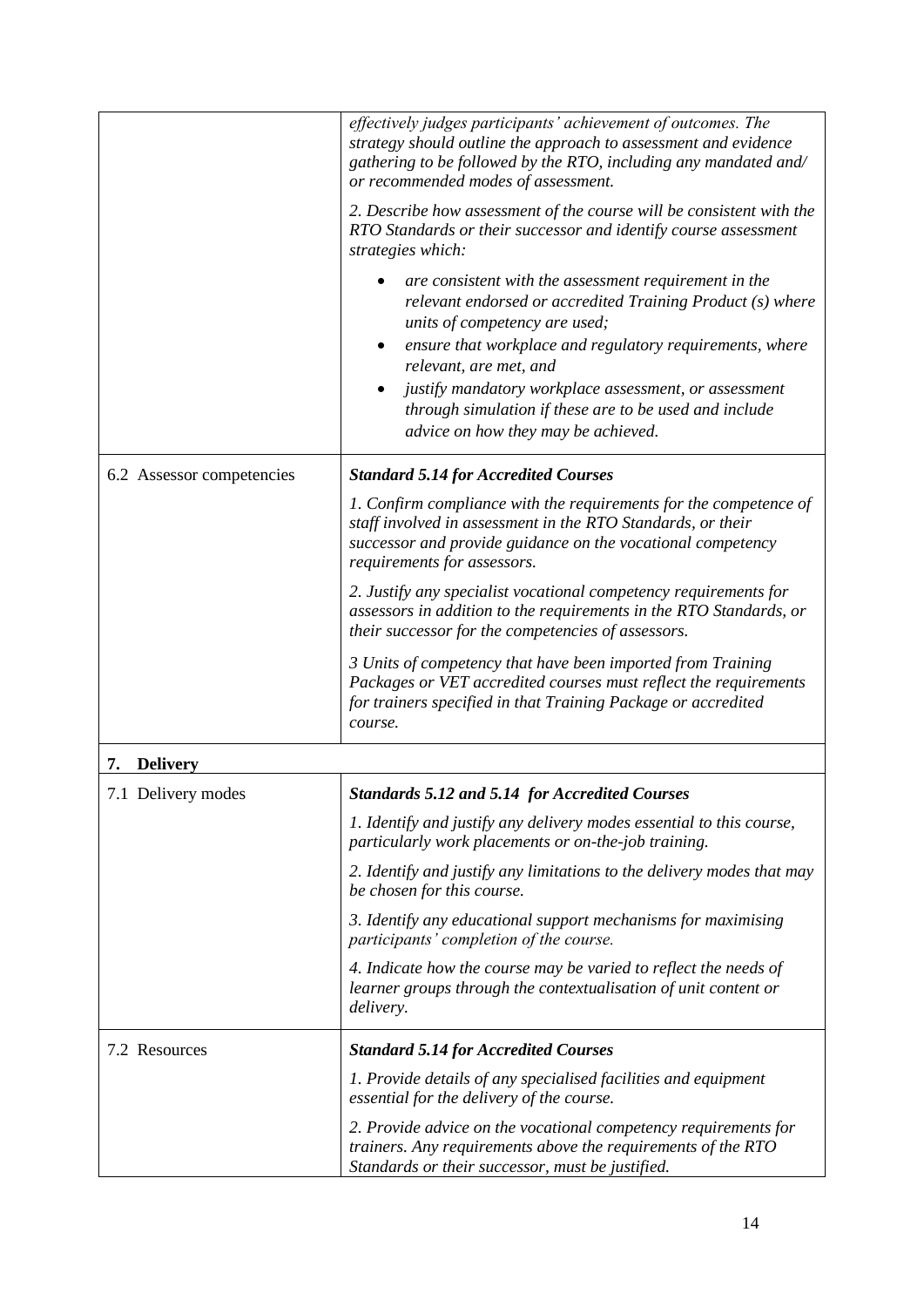|                                                | 3. Units of competency that have been imported from Training<br>Packages or VET accredited courses must reflect the requirements<br>for trainers specified in that Training Package or VET accredited<br>course.                                                                                                                                                                                                                                            |  |
|------------------------------------------------|-------------------------------------------------------------------------------------------------------------------------------------------------------------------------------------------------------------------------------------------------------------------------------------------------------------------------------------------------------------------------------------------------------------------------------------------------------------|--|
| <b>Pathways and articulation</b><br>8.         |                                                                                                                                                                                                                                                                                                                                                                                                                                                             |  |
| 8.1 Pathways and articulation                  | <b>Standard 5.10 for Accredited Courses</b>                                                                                                                                                                                                                                                                                                                                                                                                                 |  |
|                                                | 1. Provide details of potential pathways for course participants,<br>both into the course and into other VET and higher education<br>courses on completion, including details of any formalised<br>articulation and/or credit arrangements.<br>2. If this course contains nationally endorsed units of competency,<br>identify any connections with other Training Package qualifications<br>that are relevant to vocational pathways for course graduates. |  |
| 9.<br><b>Ongoing monitoring and evaluation</b> |                                                                                                                                                                                                                                                                                                                                                                                                                                                             |  |
| 9.1 Ongoing monitoring and                     | <b>Standard 5.15 for Accredited Courses</b>                                                                                                                                                                                                                                                                                                                                                                                                                 |  |
| evaluation                                     | Describe the arrangements that the copyright owner proposes<br>1.<br>to use for monitoring and evaluating the course to maintain its<br>relevancy and currency.                                                                                                                                                                                                                                                                                             |  |
|                                                | Include stakeholders who will be involved and the process to be<br>2.<br>undertaken.                                                                                                                                                                                                                                                                                                                                                                        |  |
|                                                | 3.<br>Confirm that significant changes to the course resulting from<br>course monitoring and evaluation procedures will be reported<br>to the VET Regulator.                                                                                                                                                                                                                                                                                                |  |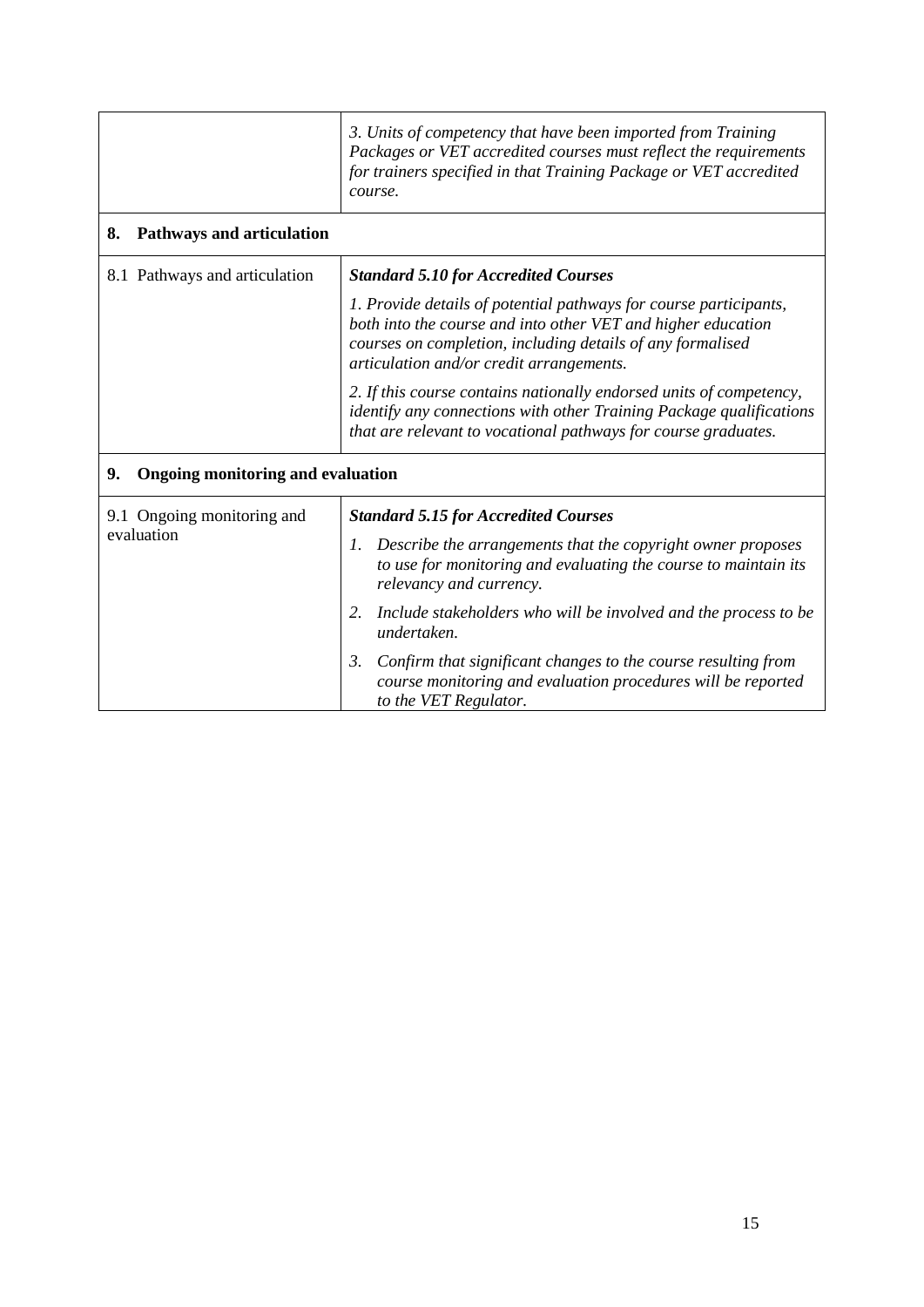#### **Section C: Units of competency**

Section C of the course documentation consists of the units of competency making up the course (or modules, where relevant).

The following must be included:

1. A list of the codes and titles of units of competency imported from the Training Package(s) and/or VET accredited course(s);

(Note: the code and title of the units must be current and the same as the code and title used in the parent Training Package(s) and/or VET accredited course(s)

*And/or*

2. The units of competency developed for the course, which comply with the requirements outlined in the following unit of competency and assessment requirements templates;

And/*or*

3. Modules for the course.

(Note: Modules may only be included in exceptional circumstances where the legal entity or individual who owns copyright of the course establishes a case, to the satisfaction of the VET Regulator, that explains the need for the module and why it is not possible to develop an appropriate unit of competency (see standard 5.4). Applicants must consult with the VET Regulator prior to the development of the course).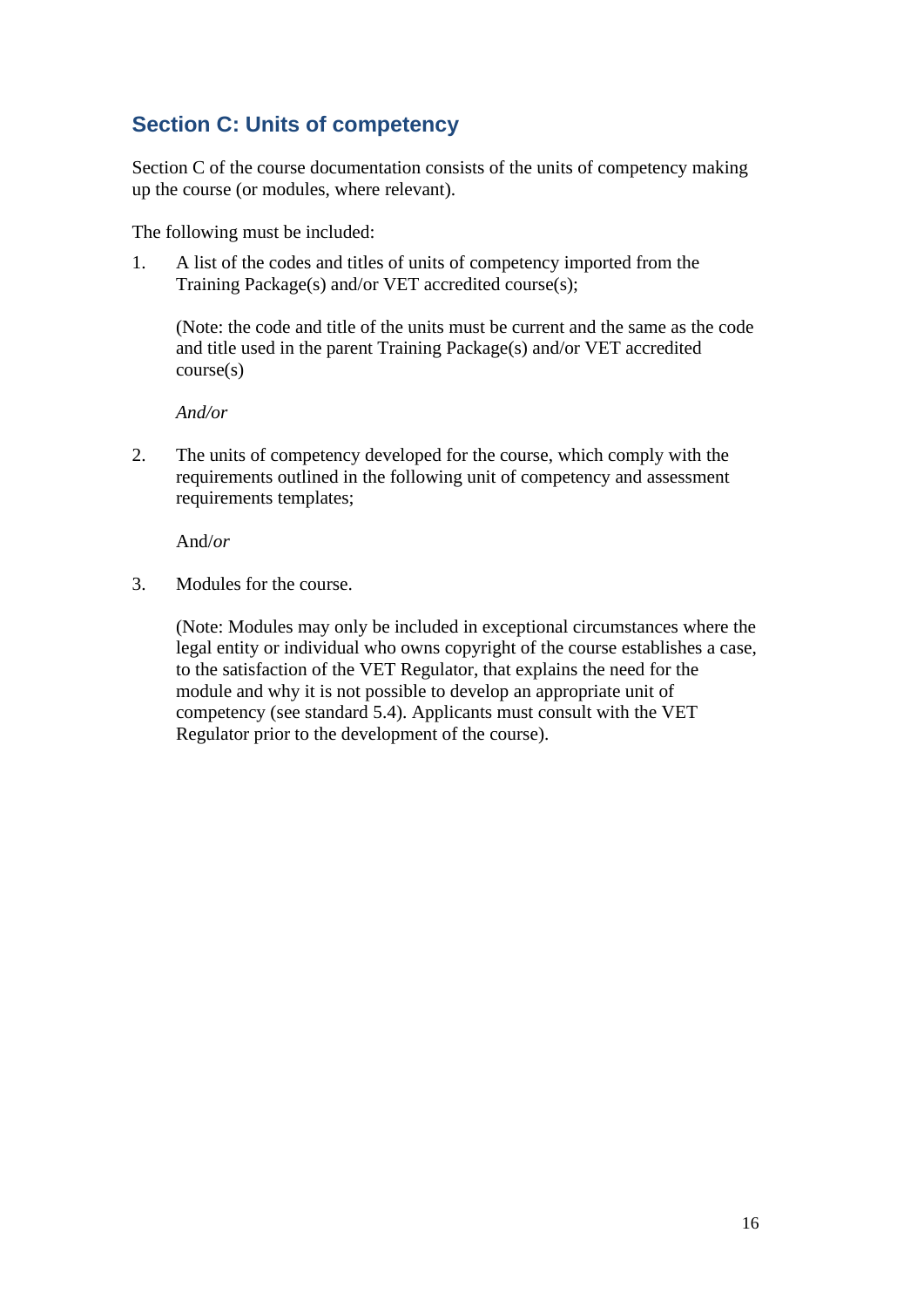## **Unit of Competency Template**

| <b>UNIT CODE</b><br>Mandatory field                                  | The VET Regulator from which accreditation is sought will<br>determine the coding requirements for units of competency.                                          |
|----------------------------------------------------------------------|------------------------------------------------------------------------------------------------------------------------------------------------------------------|
| <b>UNIT TITLE</b>                                                    | The title accurately and concisely describes the unit outcome.                                                                                                   |
| Mandatory field                                                      | It must comply with the length specified in AVETMISS (no more<br>than 100 characters, including spaces).                                                         |
| <b>APPLICATION</b><br>Mandatory field                                | The application section briefly describes how the unit is<br>practically applied in the industry and in what context(s) the unit<br>may be applied. It includes: |
|                                                                      | a summary statement of the unit;<br>п                                                                                                                            |
|                                                                      | focused, useful information on how and where the unit of<br>٠<br>competency could be practically applied and who might use<br>it; and                            |
|                                                                      | the unit of competency's relationship to any licensing,<br>٠<br>legislative, regulatory or certification requirements. Where no<br>requirements exist, insert:   |
|                                                                      | No licensing, legislative or certification requirements<br>apply to this unit at the time of publication.                                                        |
| PREREQUISITE UNIT<br>Optional field                                  | List any unit(s) or module(s) in which the candidate must be<br>deemed competent prior to the determination of competency in<br>this unit.                       |
| <b>COMPETENCY FIELD</b><br>Optional field                            | Used only when the course developer wishes to categorise a set of<br>units within a VET accredited course in relation to a type of work.                         |
| <b>UNIT SECTOR</b><br>Optional field                                 | Used only when the course developer wishes to categorise a set of<br>units within a VET accredited course in relation to a particular<br>industry sector.        |
| <b>ELEMENTS</b><br>Mandatory field                                   | PERFORMANCE CRITERIA<br>Mandatory field                                                                                                                          |
| Elements describe the essential<br>outcomes of the unit.             | Performance criteria describe the performance needed to<br>demonstrate achievement of the element.                                                               |
| Elements describe actions or<br>1.<br>outcomes that are demonstrable | 1.1 Performance criteria clearly relate to but do not duplicate the<br>element.                                                                                  |
| and assessable.                                                      | 1.2 They are expressed as a standard of performance and specify<br>the context for application.                                                                  |
|                                                                      | 1.3 They specify the required level of performance in relevant<br>tasks, roles and skills.                                                                       |
|                                                                      | 1.4 They reflect the applied knowledge that enables competent<br>performance.                                                                                    |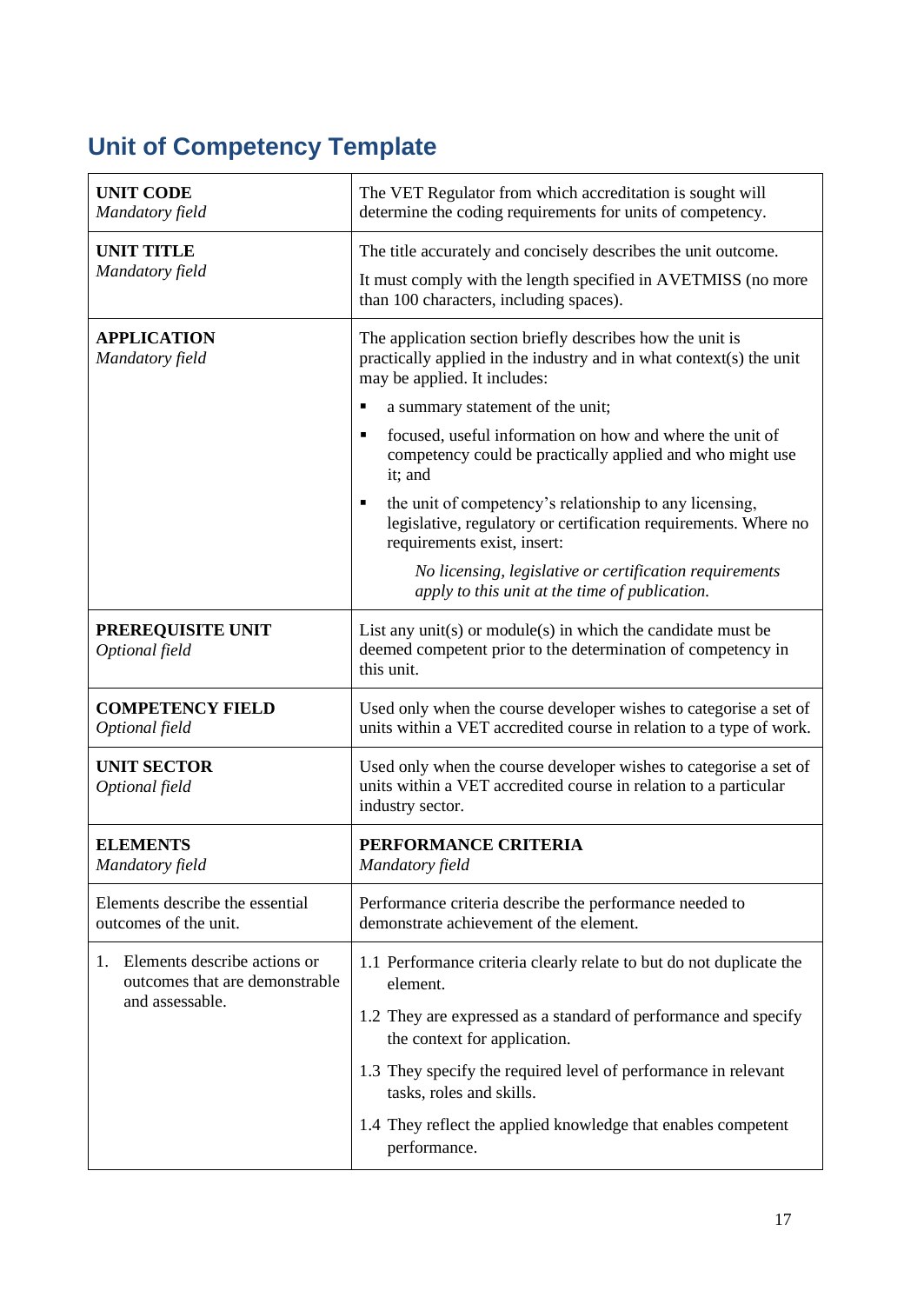#### **RANGE OF CONDITIONS**

#### *Optional field*

Specifies different work environments and conditions that may affect performance. Essential operating conditions that may be present (depending on work situation, needs of the candidate, accessibility of the item and local industry and regional contexts) are included.

Range of conditions are advisory in nature and aimed at assisting in the delivery of the unit of competency by providing additional context. This includes essential operating conditions and any other variables essential to the work environment.

#### **FOUNDATION SKILLS**

*Mandatory field*

This section describes those language, literacy, numeracy and employment skills that are essential to performance.

Foundation skills essential to performance in this unit, but not explicit in the performance criteria are listed here, along with a brief context statement.

Where all foundation skills essential to performance in this unit are explicit in the performance criteria, insert:

*Foundation skills essential to performance are explicit in the performance criteria of this unit of competency*

| UNIT MAPPING                          | Specifies the code and title of any equivalent unit of competency. |
|---------------------------------------|--------------------------------------------------------------------|
| <b>INFORMATION</b><br>Mandatory field | If no equivalent unit, insert:                                     |
|                                       | No equivalent unit.                                                |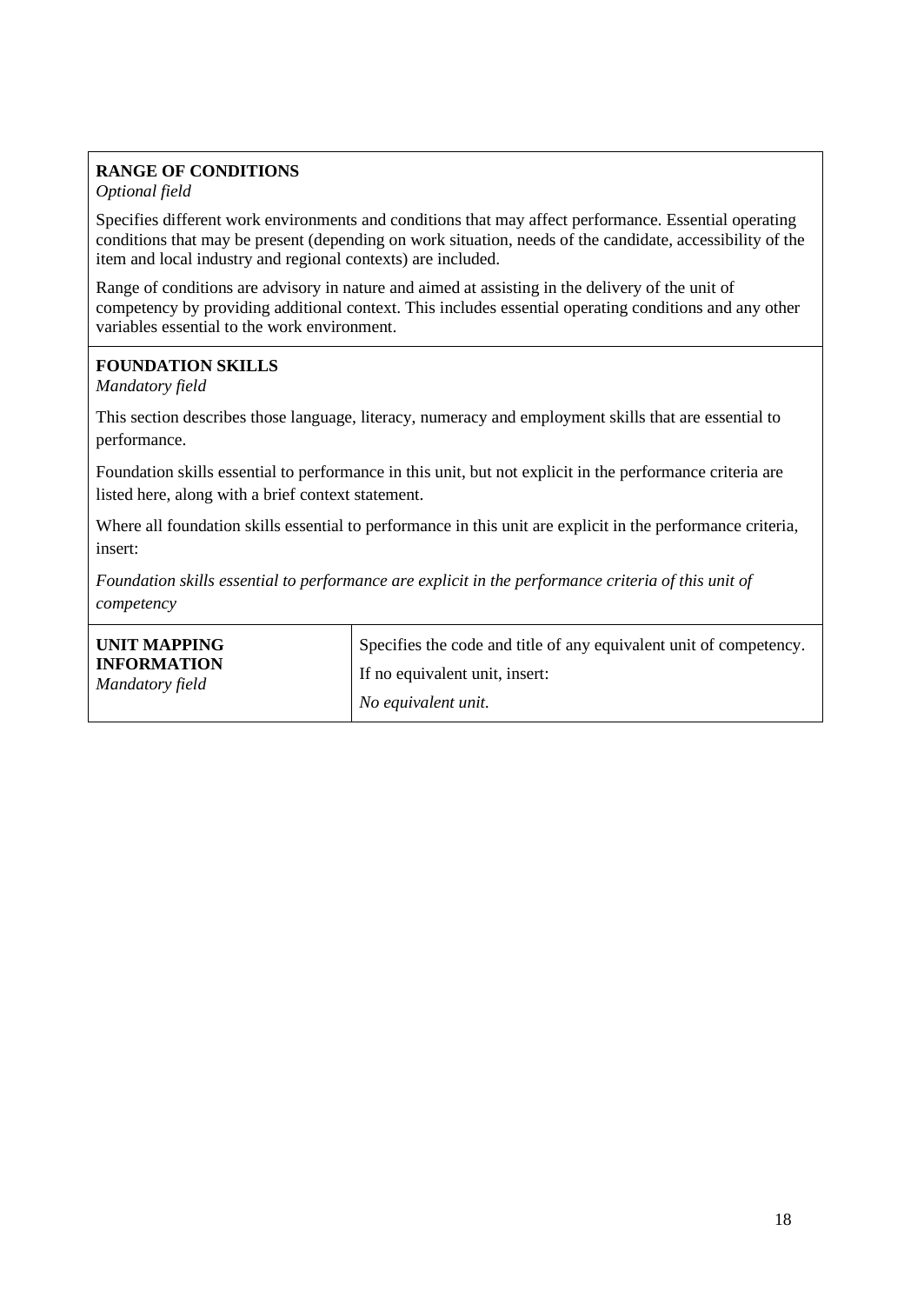## **Assessment Requirements Template**

| <b>TITLE</b><br>Mandatory field              | Assessment Requirements for [insert Unit of Competency Code and<br>Title]                                                                                                                                                                                                                                                   |
|----------------------------------------------|-----------------------------------------------------------------------------------------------------------------------------------------------------------------------------------------------------------------------------------------------------------------------------------------------------------------------------|
| PERFORMANCE EVIDENCE<br>Mandatory field      | This field must specify the evidence required to demonstrate<br>٠<br>that the tasks outlined in the elements and performance criteria<br>have been completed in the context of the job role.                                                                                                                                |
|                                              | This field must specify the evidence required to demonstrate the<br>٠<br>ability to respond to different situations and requirements<br>relevant to the unit/industry context                                                                                                                                               |
|                                              | Provide clear information that will support evidence of<br>consistent performance, over an appropriate period of time.<br>Examples are:                                                                                                                                                                                     |
|                                              | 'Conduct examinations of at least three minutes each<br>$\circ$<br>for a minimum of four clients with different needs'<br>'Produce one digital and one hand written simple,<br>O<br>community related text'                                                                                                                 |
|                                              | 'Develop, implement and review a fitness plan that<br>$\circ$<br>supports achievement of own fitness goals'.                                                                                                                                                                                                                |
|                                              | Do not repeat elements and performance criteria in this field.<br>٠                                                                                                                                                                                                                                                         |
| <b>KNOWLEDGE EVIDENCE</b><br>Mandatory field | Specifies what the individual must know in order to safely and<br>٠<br>effectively perform the work task described in the unit of<br>competency.                                                                                                                                                                            |
|                                              | Relates directly to the performance criteria and/or range of<br>٠<br>conditions.                                                                                                                                                                                                                                            |
|                                              | Indicates the type and depth of knowledge required to meet the<br>٠<br>demands of the units of competency.                                                                                                                                                                                                                  |
| <b>ASSESSMENT CONDITIONS</b>                 | Stipulates any mandatory conditions for assessment.<br>٠                                                                                                                                                                                                                                                                    |
| Mandatory field                              | Specifies the conditions under which evidence for assessment<br>$\blacksquare$<br>must be gathered, including any details of equipment and<br>materials, contingencies, specifications, physical conditions,<br>relationships with team members and supervisors, relationship<br>with clients or customers, and timeframes. |
|                                              | Specifies assessor requirements in addition to the Standards for<br>$\blacksquare$<br>RTOs, including any details related to qualifications, experience<br>and industry currency.                                                                                                                                           |